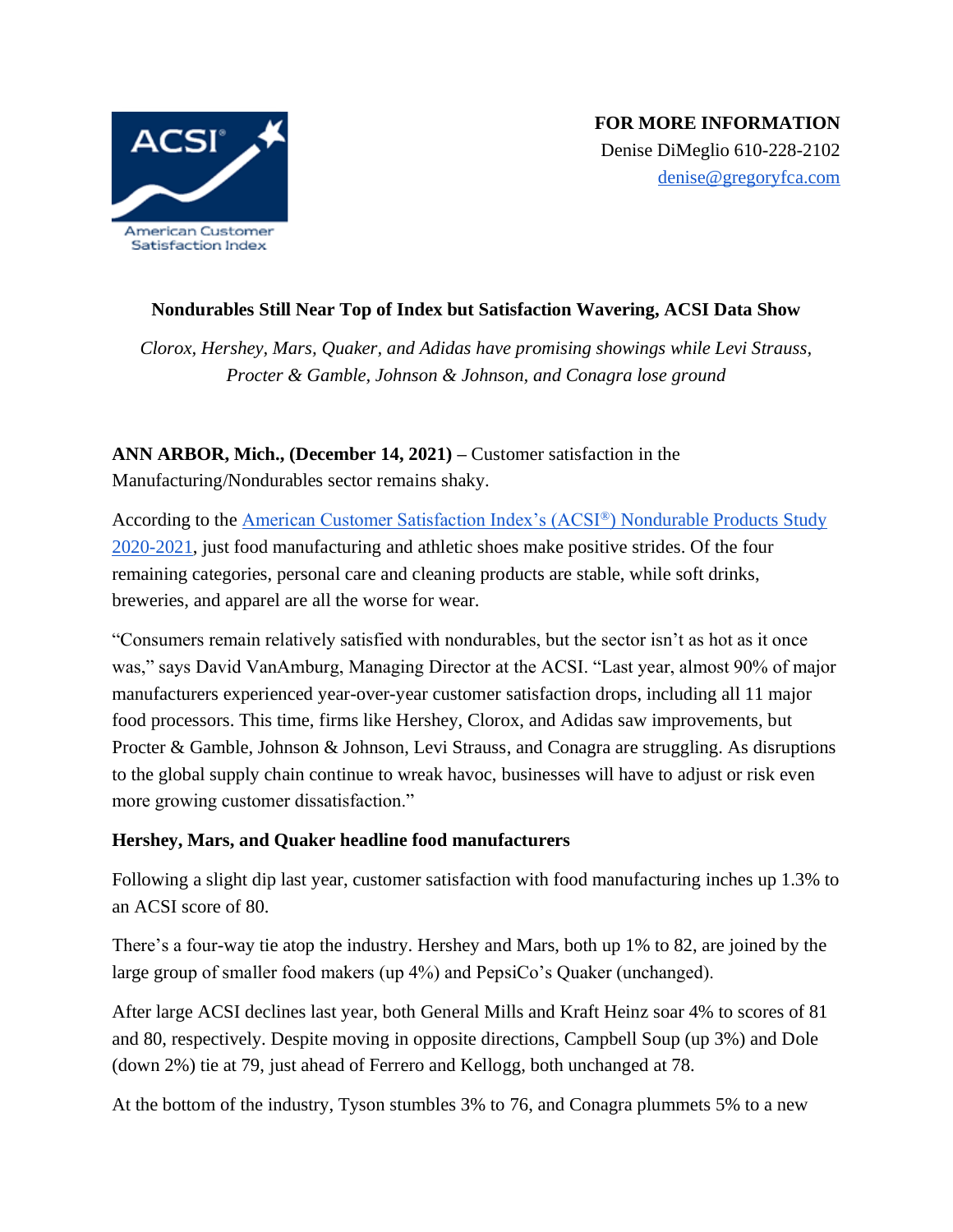low score of 75.

#### **Overall soft drink satisfaction falls flat, sinking to industry record low**

Customer satisfaction with soft drinks falters again, and the industry drops 2.5% to its lowest ACSI score ever of 78.

The group of smaller soft drink makers now leads the industry, rising 1% to 81. Last year's leaders Keurig Dr Pepper (79) and PepsiCo (78) both return to their record lows, sliding 2% and 4%, respectively. Coca-Cola takes last place again, tumbling 3% to its all-time low of 77.

#### **Beer makers slip from the Index mountaintop**

Breweries' time atop the Index is over. After tumbling 3.6% a year ago, customer satisfaction with beer makers drops for a third year, skidding 2.5% to an ACSI score of 79.

The group of smaller breweries – including brands like Samuel Adams and Yuengling, and numerous craft labels – dips 2% to 82 yet maintains the lead.

Among the big brewers, Anheuser-Busch InBev still outpaces Molson Coors, but both take customer satisfaction hits. For AB InBev, satisfaction shrinks 3% to 78, while Molson Coors slips 1% to a new low of 77.

# **Clorox widens lead over personal care and cleaning products, while Procter & Gamble's slide continues**

The personal care and cleaning products industry holds steady with an ACSI score of 79.

Clorox increases its lead, climbing 2% to 83. The group of smaller manufacturers – which includes brands like Arm & Hammer and Sensodyne – inches up 1% to meet Colgate-Palmolive (unchanged) at 80.

Unilever moves up 1% to 79, just ahead of Henkel, down 1% to 78.

Johnson & Johnson and Procter & Gamble share the bottom spot, plummeting 5% and 6%, respectively, to ACSI scores of 75. For P&G, this is its second consecutive satisfaction decline.

### **VF earns a share of the apparel lead, while Levi Strauss stumbles mightily**

After bucking the negative trend last year, customer satisfaction with the apparel industry wanes 1.3% to an ACSI score of 78.

The group of smaller clothing companies slips 1% to 78, yet holds a share of the lead with VF, which increases 1% year over year.

Hanesbrands and Levi Strauss tie for the lowest score in the category at 75. The former slips just